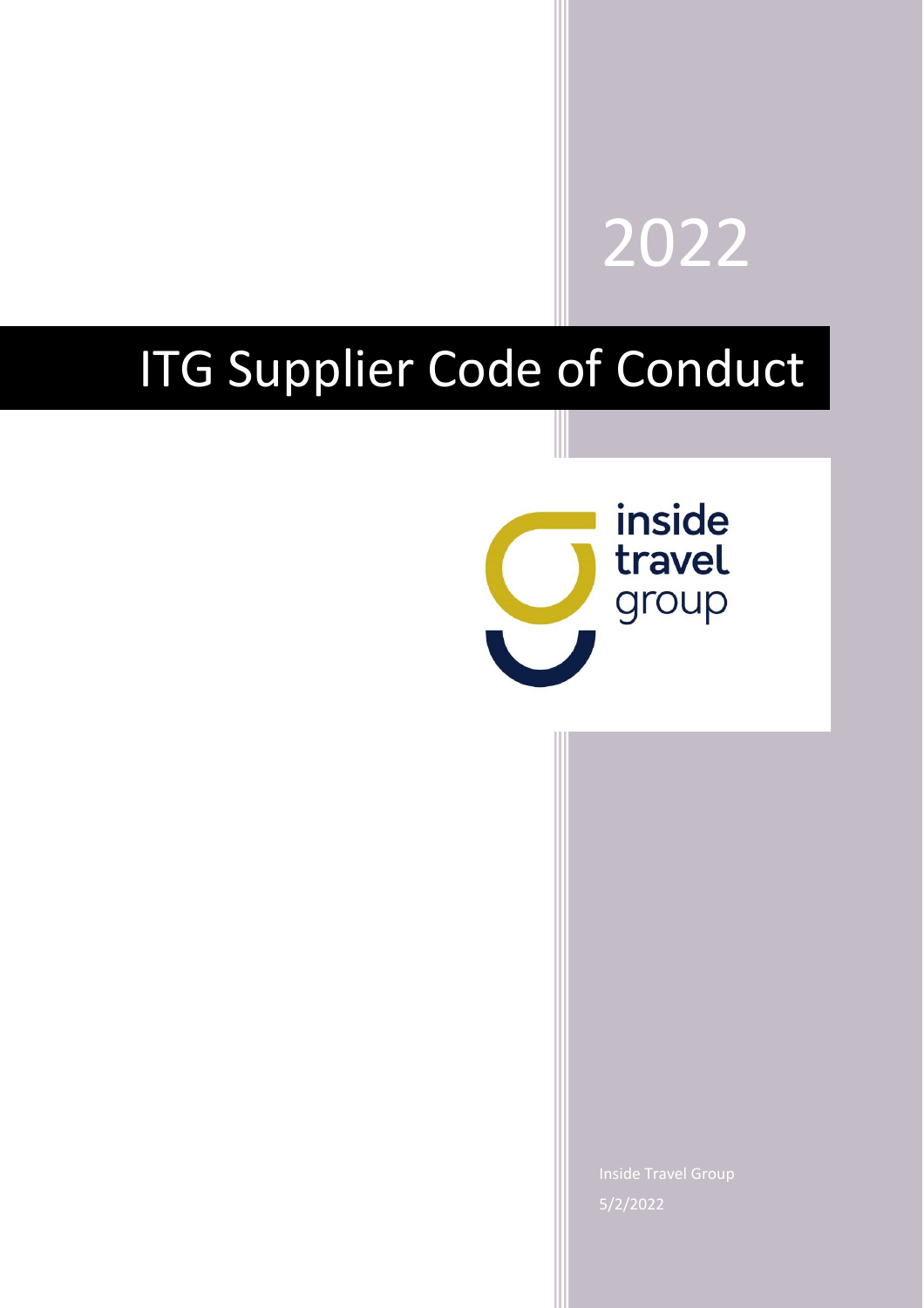# ITG Supplier Code of Conduct

# Introduction

At Inside Travel Group (InsideJapan Tours and InsideAsia Tours) we are committed to high standards of ethical business and sustainability policies. As one of our most important and trusted suppliers, we would like to work with you to have a positive impact on the people and places we care about.

By doing these things, it will help us to:

- Engage with local communities and help them see tourism as a positive force in the area
- Meet the expectations of our customers who are increasingly prioritising sustainability issues when they choose where to travel and who to travel with
- Give us and our suppliers an edge over our competitors and make us a more attractive prospect for customers and partners
- Know that we are doing the right thing and show people that it is possible to provide amazing trips, help people AND help the planet.

As valued suppliers, you are a key component in so many of our clients' experiences and we hope that we can work together to create great trips for years to come. We are fully aware that we have a responsibility beyond our clients enjoying their trips, to the people and places we work with and to preserve and protect them for the future. To stay true to our commitment, this Supplier Code of Conduct explains our minimum standards and how we would like to work together with you to support ethical and sustainable practices, and work to benefit both people and the planet.

We would love to engage with you on this. We're also fully aware that we still have a lot of work to do ourselves. If you are unsure about any of our policies or requirements, then please let us know and we will work with you to help you meet them. It is really important to us that our partners work with us on our sustainability commitments, which are as follows:

### <span id="page-1-0"></span>ITG Sustainability Policies

- **[ITG Sustainability Policy](http://www.insidetravelgroup.com/InsideJapan/Sustainability/ITG-Sustainability-Policy-October-2021-External.pdf)**
- [Climate Action Plan](http://www.insidetravelgroup.com/InsideJapan/Sustainability/ITG-Climate-Action-Plan-2021.pdf)
- [Animal Welfare Policy](http://www.insidetravelgroup.com/InsideJapan/Sustainability/Animal-Welfare-Policy-External-2022.pdf)
- [Modern Human Slavery Statement](http://www.insidetravelgroup.com/InsideJapan/Sustainability/ITG-Modern-Human-Slavery-Statement-2020-21.pdf)
- [Child Safeguarding Policy](http://www.insidetravelgroup.com/InsideJapan/Sustainability/ITG-Child-Safeguarding-Policy-External.pdf)
- [Volunteering Policy](http://www.insidetravelgroup.com/InsideJapan/Sustainability/ITG-Volunteering-Policy-External-November-2020.pdf)
- [Giving Back Policy](http://www.insidetravelgroup.com/InsideJapan/Sustainability/Giving-Back-Policy-External-Nov-2020.pdf)

#### These are updated annually on our **Sustainability Homepage**

We are proudly: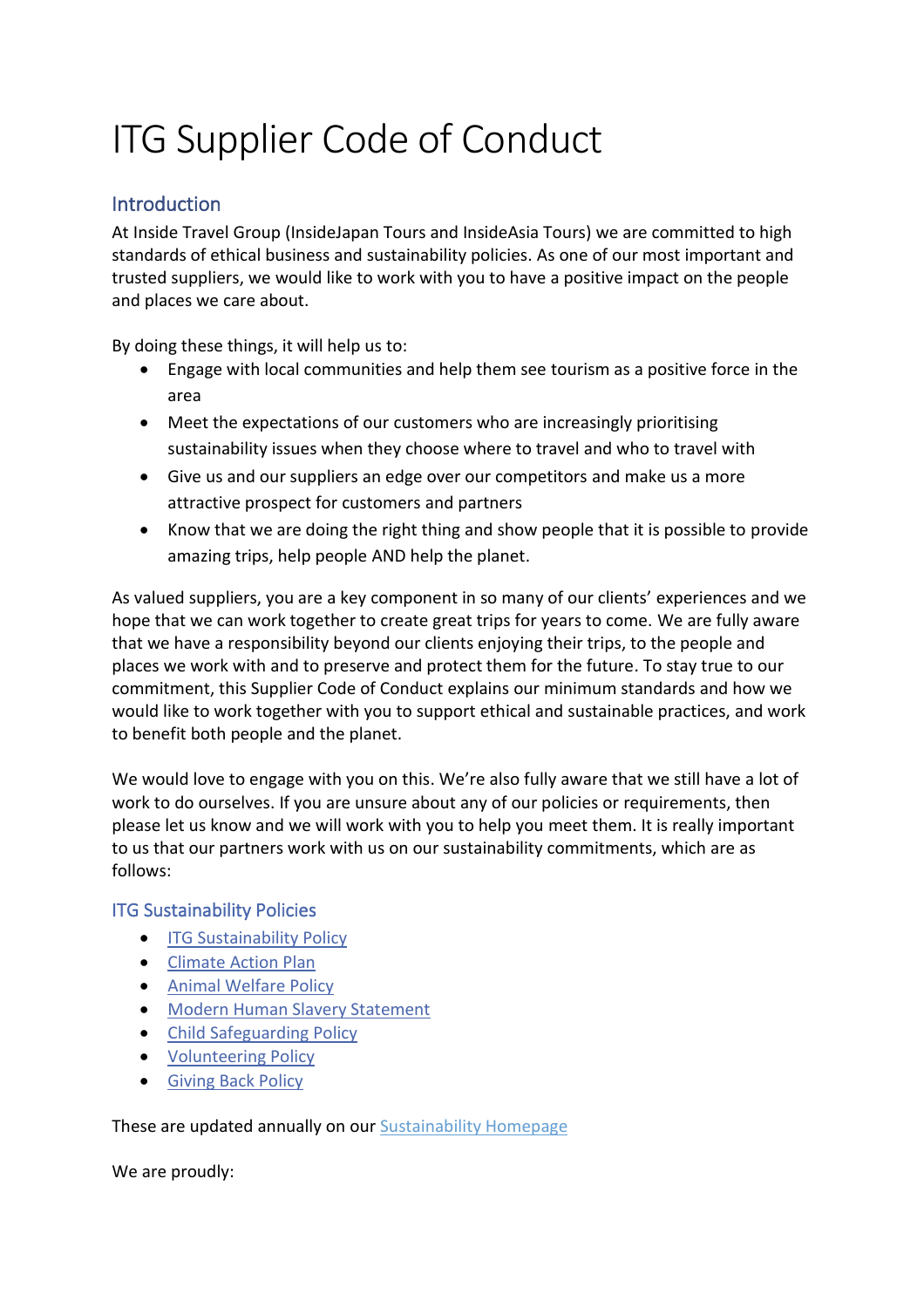- [Travelife Partner Certified](https://www.travelife.info/index_new.php?menu=home&lang=en)
- A member of th[e Nagoya SDGs Platform](https://sdgs-pf.city.nagoya.jp/)

# The ITG Supplier Code of Conduct

As a partner who shares many of our values, we agree:

#### Compliance with laws

• To comply with local employment regulations, and ensure that we pay no less than the minimum wage to our employees.

### Health, hygiene and safety

- To comply with all local government and health authority health and safety regulations (including the most up-to-date COVID local government guidelines)
- To have workplace guidelines and procedures to reduce and prevent occupational illnesses and accidents, and train our employees accordingly
- To apply strict standards of hygiene
- To ensure that any services provided to ITG customers are safe and fit for purpose
- To have an emergency plan in place and provide necessary support to ITG, its employees and customers in order to ensure the safety of all individuals

#### Human Rights and Working Conditions

- To not use any form of forced, compulsory or slave labour.
- To ensure our employees work voluntarily and are entitled to leave work.
- To provide each employee with an employment contract that allows them a reasonable notice period for terminating their employment.
- To not require employees to post a deposit/bond and for the employer not to withhold wages for any reasons.
- To not require employees to surrender their passports or work permits as a condition of employment.

### Child Safeguarding

- To ensure that employees under the age of 18 are only employed in accordance with national regulations and the UN Convention on the Rights of the Child (whichever provides most protection) and ensure that we comply with International Labour Organisation conventions on minimum age and child labour.
	- o Where national legislation allows children to participate in light work, such as in family businesses or homestays, please ensure that your business is protective of the safety, rights, and freedoms of those children.
- To implement preventative measures and procedures to ensure that children are protected from tourism-related sexual exploitation and all potential forms of abuse.
- To reject, respond to and report the exploitation of people, in any of its forms, especially sexual and in particular when it affects children and young people.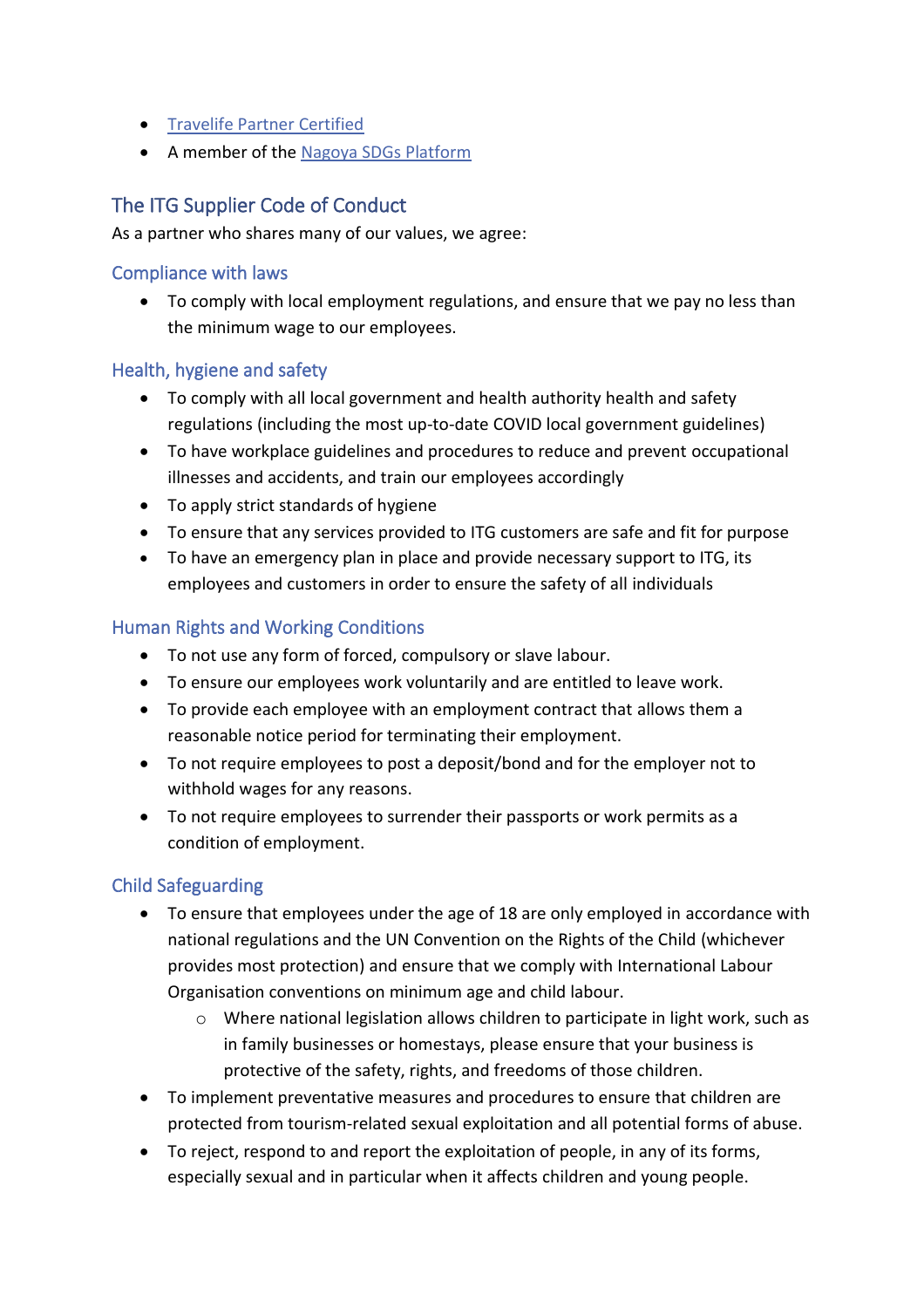• We encourage all our Suppliers to commit to at least one of the following organizations such as The Code, ECPAT, or ChildSafe and to endorse the [global good](#page-5-0)  [practice guidelines.](#page-5-0)

## Environmental sustainability

- To comply with all local, national and international environmental laws applicable to our businesses
- To ensure all wastewater discharged from our businesses is treated to meet national regulations.
- We encourage our Suppliers to actively measure, manage and disclose environmental impacts in areas such as Greenhouse Gas emissions, energy consumption, water and waste and to set targets to reduce them. We also encourage establishing an action plan to implement best environmental practice.
- We encourage our Suppliers to invest in a carbon-free future by reducing their carbon intensity and investing in new technologies and offsetting schemes
- We believe it is vital to engage the community to help in environmental issues and challenges
- To demonstrate excellent knowledge of the environmental issues applicable to our business sectors, as well as of appropriate best practices, and provide our customers with this information when relevant.
- To refrain from promoting souvenir items derived from threatened wildlife and plant species.

### Community engagement

- To offer no activities that harm humans, animals or plants
- To actively include excursions, products or services that support local communities (for example by purchasing local goods, traditional crafts and local foods and visiting social projects), support the local environment and biodiversity (by actively engaging with conservation projects), and promote and preserve local culture.
- To positively contribute to the sustainability of the communities in which we operate. We encourage our Suppliers to conduct progress assessments on community issues

# Animal welfare

- Treat all animals, captive or not, according to tourism industry best practices. More specifically, we encourage our Suppliers to comply with our [Animal Welfare policy,](#page-1-0) which refers to the welfare, habitat and natural behaviour of animals and gives specific examples for our destinations
- To follow the guidelines of Japan Sustainable Tourism Standard for Destinations (specifically section D5 "野生生物の保護" (*Wildlife Protection*) and D6 "動物福祉" (*Animal Welfare*)).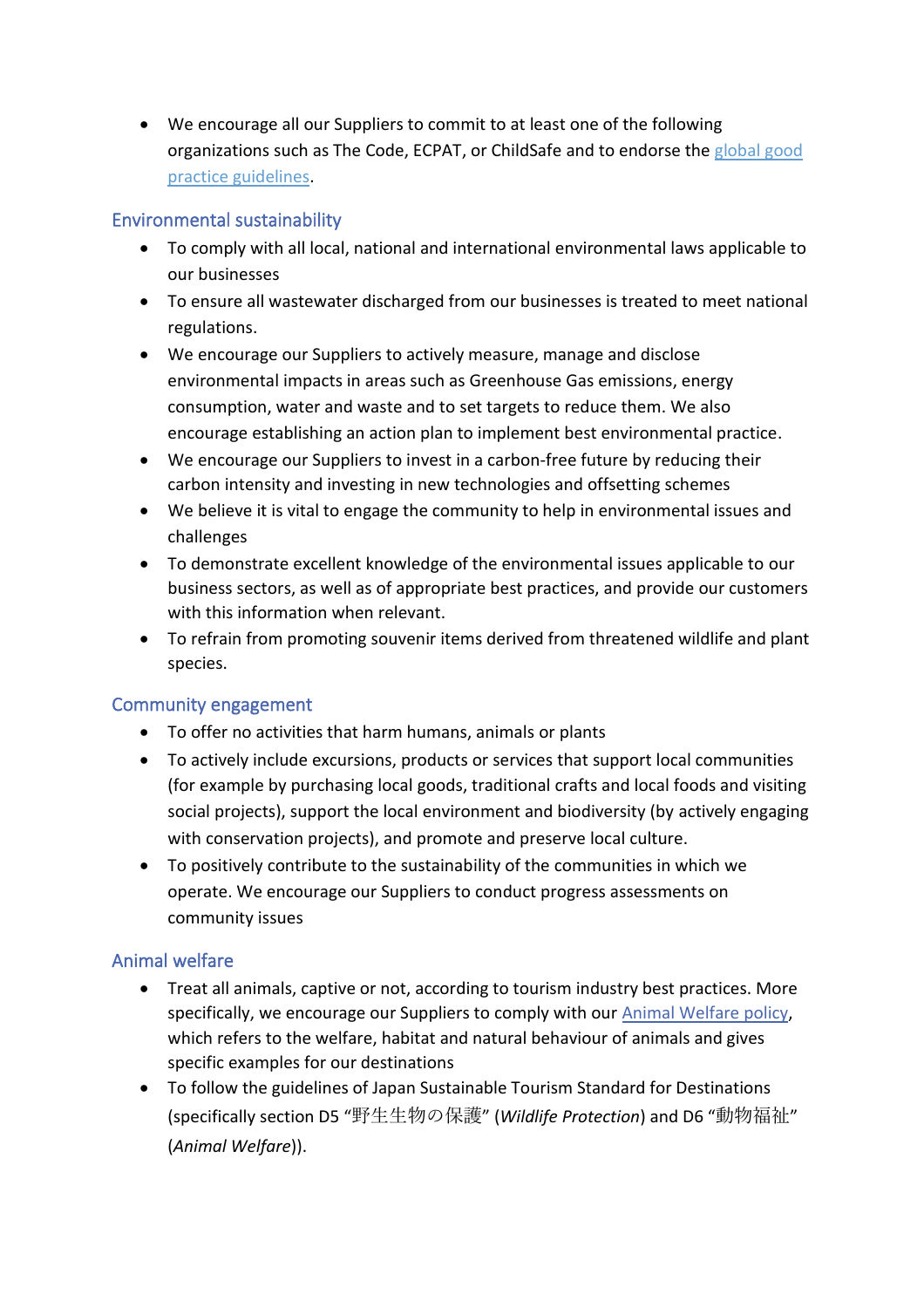#### **Ethics**

- To ensure that we conduct our businesses in a way that is fair, legal and honest
- To have controls in place that prohibit the misuse of company assets, corruption, bribery, improper gifts, extortion and embezzlement
- To ensure that all workers will be treated with dignity and respect and will not be subject to any form of unethical treatment, threats of violence, or other forms of physical, mental, or sexual harassment

### Code Communication and Engagement

- To ensure that the principles in this code of conduct are communicated to employees, management and stakeholders and that these groups are involved in their implementation in an appropriate way
- We encourage the sharing of and promoting adherence to these or similar principles to the Supplier's own chain of supply
- To discuss issues and consider solutions together with Inside Travel Group to ensure that this Code of Conduct is being met, as far as reasonably possible.

# We hope to hear from you

As with everything we do with our suppliers, we are very much aware that commitments to sustainability rely on an equal partnership. As a key component of our client's experiences and being in a prime position to positively affect our destinations, we hope we can work together with you to support ethical and sustainable practices, and work to benefit both people and the planet. While we're proud of what we've achieved so far, we're fully aware that we still have work to do to improve our own sustainability credentials. But what we know for sure is that we have a better chance of improving them if we work together with you, our most trusted suppliers. So if you have any sustainability projects that you are particularly proud of, please let us know about them! We'd love to learn from you and share your work with our clients who are showing an increased interest in this area.

Thank you for joining us on this journey to work to benefit both people and the planet.

If you would like any more information on our Code of Conduct, or have anything you'd like to discuss, please feel free to contact us at any time:

#### **Sophie Walker**



sophie.walker@insidetravelgroup.com [sophie.walker@insidetravelgroup.com](mailto:sophie.walker@insidetravelgroup.com) **ITG Global Sustainability Manager Global Sustainability Manager**

#### **Robert Moran**



[robert.moran@insidetravelgroup.com](mailto:robert.moran@insidetravelgroup.com) **Destination Sustainability Executive (Japan)**